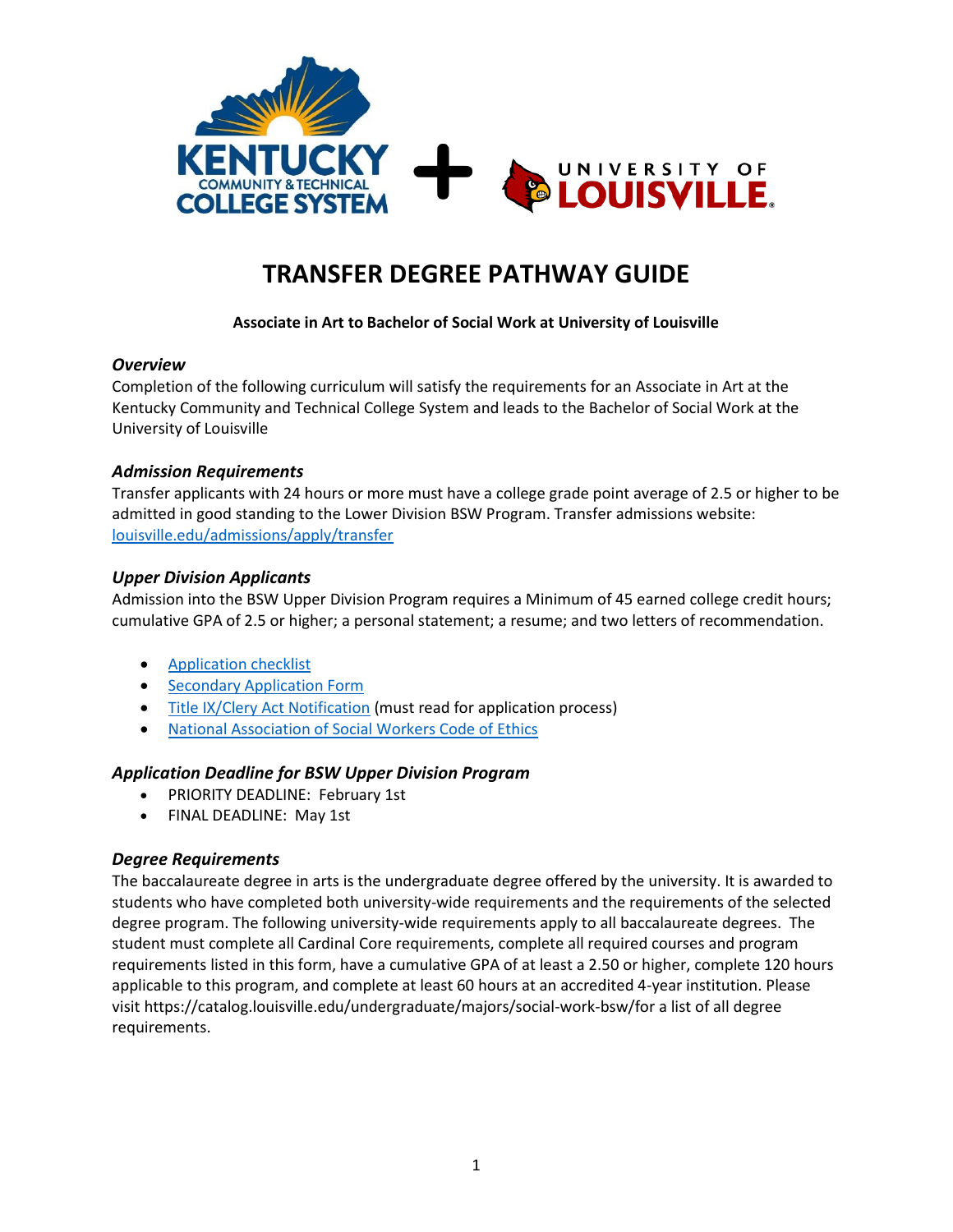#### **General Transfer Requirements**

Please reference the following links for information regarding admissions, scholarships, and speaking with an admission counselor.

- Application Process[: http://louisville.edu/admissions/apply/transfer/admissions](http://louisville.edu/admissions/apply/transfer/admissions)
- Scholarship[: http://louisville.edu/admissions/apply/transfer/cost-of-attendance/kctcs](http://louisville.edu/admissions/apply/transfer/cost-of-attendance/kctcs)
- Admissions Counselor[: uofl.me/trf-appointment](http://uofl.me/trf-appointment)

All transfers students are required to meet with an academic advisor prior to registering for classes. During your advising appointment, your academic advisor will assess your transfer credit and provide a timeline to degree.

#### **Associate of Art to Bachelor of Social Work**

#### **Kentucky Community and Technical College System**

| <b>KCTCS</b>   | <b>Course or Category</b>                      | <b>Credits</b> | UofL            | <b>Completed</b> |  |
|----------------|------------------------------------------------|----------------|-----------------|------------------|--|
| <b>Course</b>  |                                                |                | <b>Course</b>   |                  |  |
| <b>ENG 101</b> | Writing I                                      | 3              | <b>ENGL 101</b> |                  |  |
| <b>ENG 102</b> | Writing II                                     | 3              | <b>ENGL 102</b> |                  |  |
| COM 181 or     | Basic Public Speaking or                       | 3              | COMM 111 or     |                  |  |
| 252            | Intro to Interpersonal Communications          |                | 115             |                  |  |
| <b>PSY 110</b> | <b>General Psychology</b>                      | 3              | <b>PSYC 201</b> |                  |  |
| SOC 101        | Introduction to Sociology                      | 3              | SOC 201         |                  |  |
| SOC 152        | <b>Modern Social Problems</b>                  | 3              | SOC 202         |                  |  |
| <b>HIS XXX</b> | Recommended Heritage Course:                   | 3              | HIST 101, 102,  |                  |  |
|                | HIS 101, HIS 102, HIS 108, or HIS 109          |                | 211 or 212      |                  |  |
| <b>REL 130</b> | Introduction to Comparative Religion           | 3              | <b>HUM 216</b>  |                  |  |
| <b>BIO 135</b> | Basic Anatomy & Physiology w/lab               | 4              | <b>HSS 202</b>  |                  |  |
| <b>MAT 150</b> | College Algebra                                | 3              | <b>MATH 111</b> |                  |  |
| <b>STA 220</b> | Statistics*                                    | 3              | <b>MATH 109</b> |                  |  |
|                | <b>Subtotal General Education Core Courses</b> | 34             |                 |                  |  |

#### **Category 1: KCTCS General Education Core Requirements (34 hours)**

\*MAT 150 is the pre-requisite for STA 220

#### **Category 2: KCTCS AA Requirements (6 hours)**

| <b>KCTCS</b><br><b>Course</b> | <b>Course or Category</b>                 | <b>Credits</b> | <b>UofL</b><br>Course   | Completed |
|-------------------------------|-------------------------------------------|----------------|-------------------------|-----------|
| TBS XXX                       | Recommend- ANT 160, 220 or GEO 152        |                | ANTH 201 or<br>GEOG 200 |           |
| TBS XXX                       | A/H or SB Sciences Gen Ed*                |                | TBD XXX                 |           |
|                               | <b>Subtotal AA/AS Requirement Courses</b> |                |                         |           |

TBS XXX means to be selected by KCTCS student.

One courses must be selected from the KCTCS identified Cultural Studies course list.